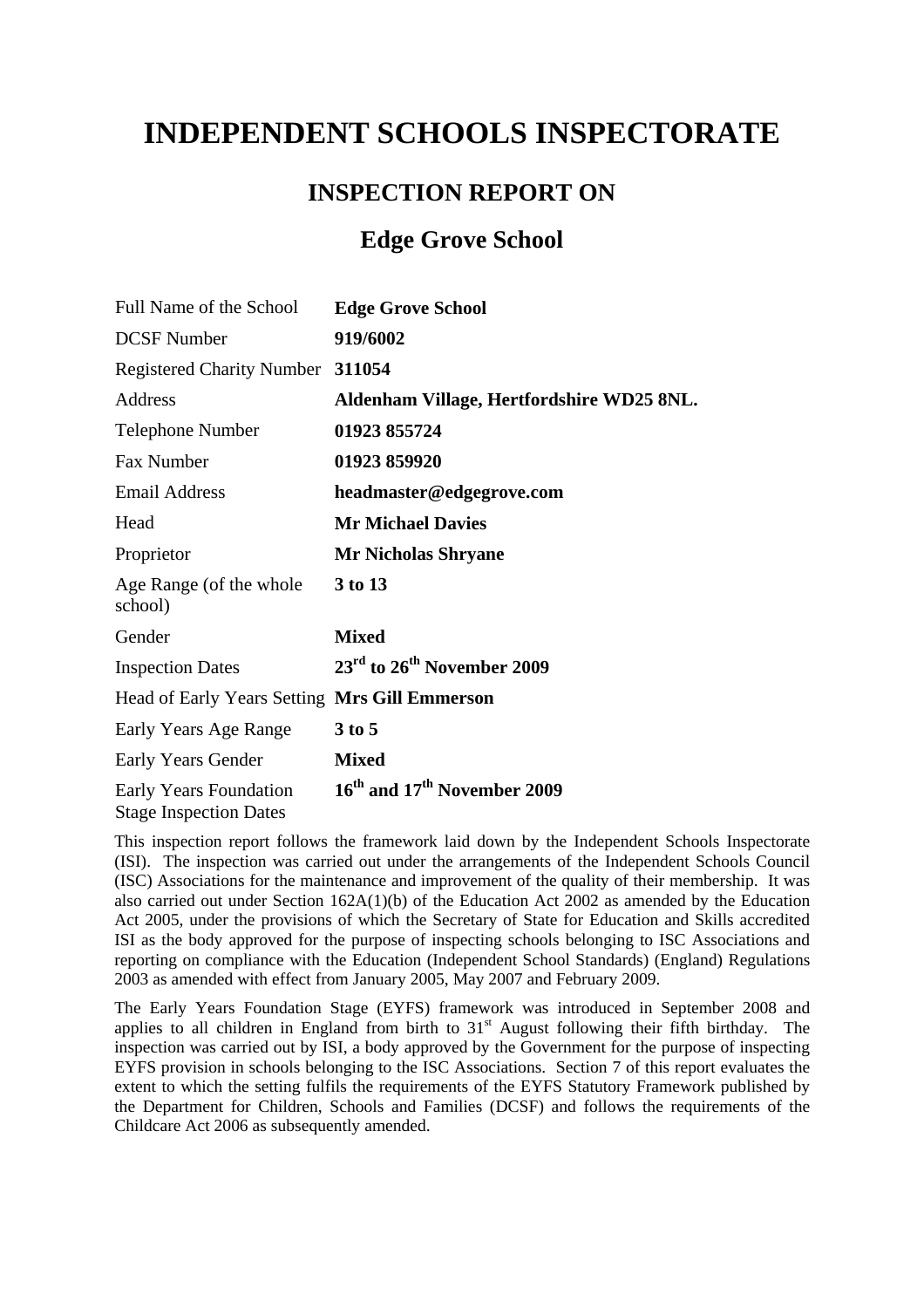The inspection was carried out in conjunction with Ofsted, Children's Directorate. The Ofsted report is available separately at [www.ofsted.gov.uk](http://www.ofsted.gov.uk/) under Inspection reports/Boarding schools.

The inspection does not examine the financial viability of the school or investigate its accounting procedures. The inspectors check the school's health and safety procedures and comment on any significant hazards they encounter: they do not carry out an exhaustive health and safety examination. Their inspection of the premises is from an educational perspective and does not include in-depth examination of the structural condition of the school, its services or other physical features.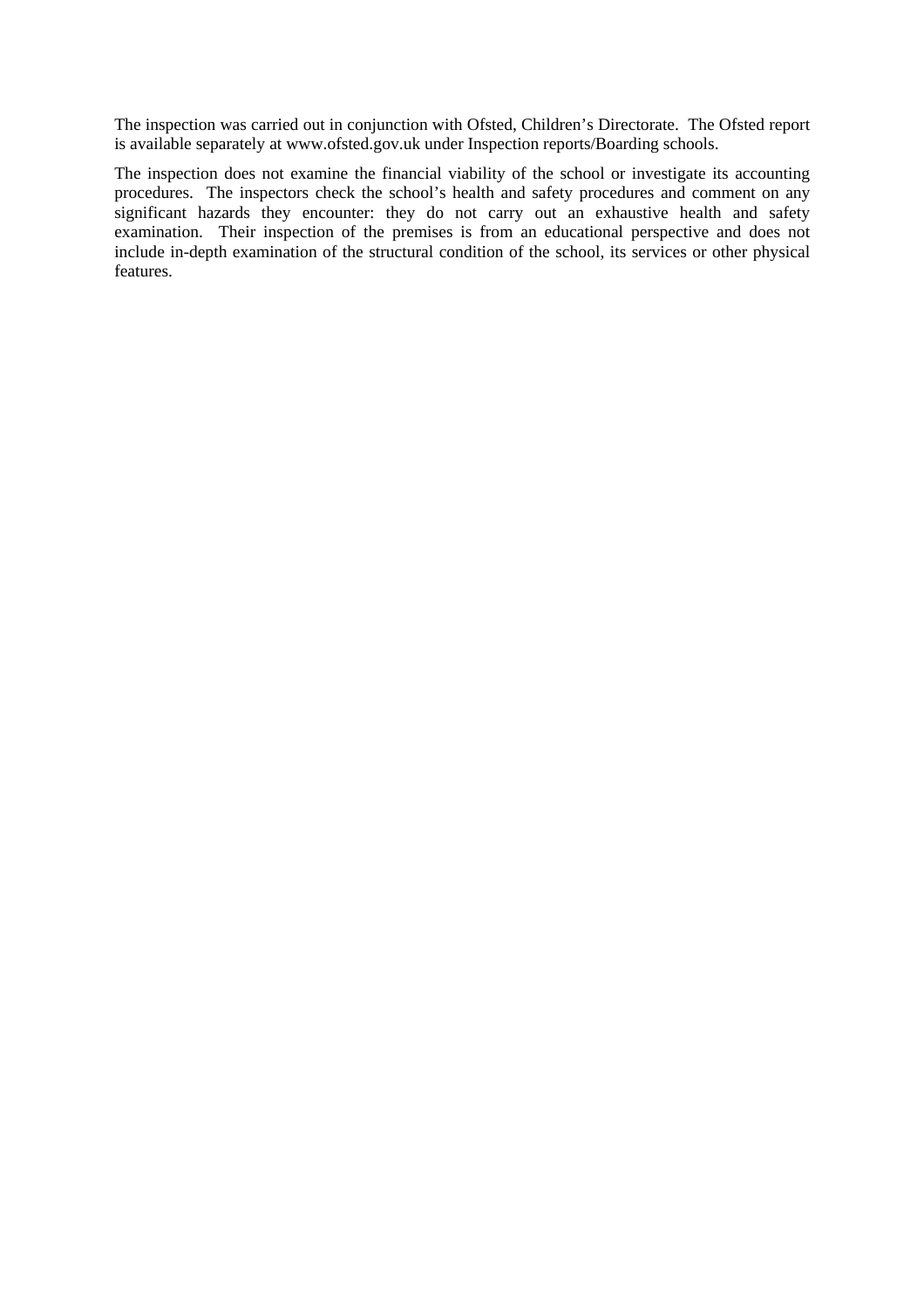# **CONTENTS**

| 1.             |                                                    |  |
|----------------|----------------------------------------------------|--|
|                |                                                    |  |
| 2.             |                                                    |  |
|                |                                                    |  |
|                |                                                    |  |
|                |                                                    |  |
|                |                                                    |  |
| 3.             |                                                    |  |
|                |                                                    |  |
|                |                                                    |  |
|                |                                                    |  |
| 4.             | THE EFFECTIVENESS OF GOVERNANCE AND MANAGEMENT  11 |  |
|                |                                                    |  |
|                |                                                    |  |
| 5.             |                                                    |  |
|                |                                                    |  |
|                |                                                    |  |
| 6.             |                                                    |  |
|                |                                                    |  |
| 7 <sub>1</sub> | THE EFFECTIVENESS OF THE EARLY YEARS FOUNDATION    |  |
|                |                                                    |  |
|                |                                                    |  |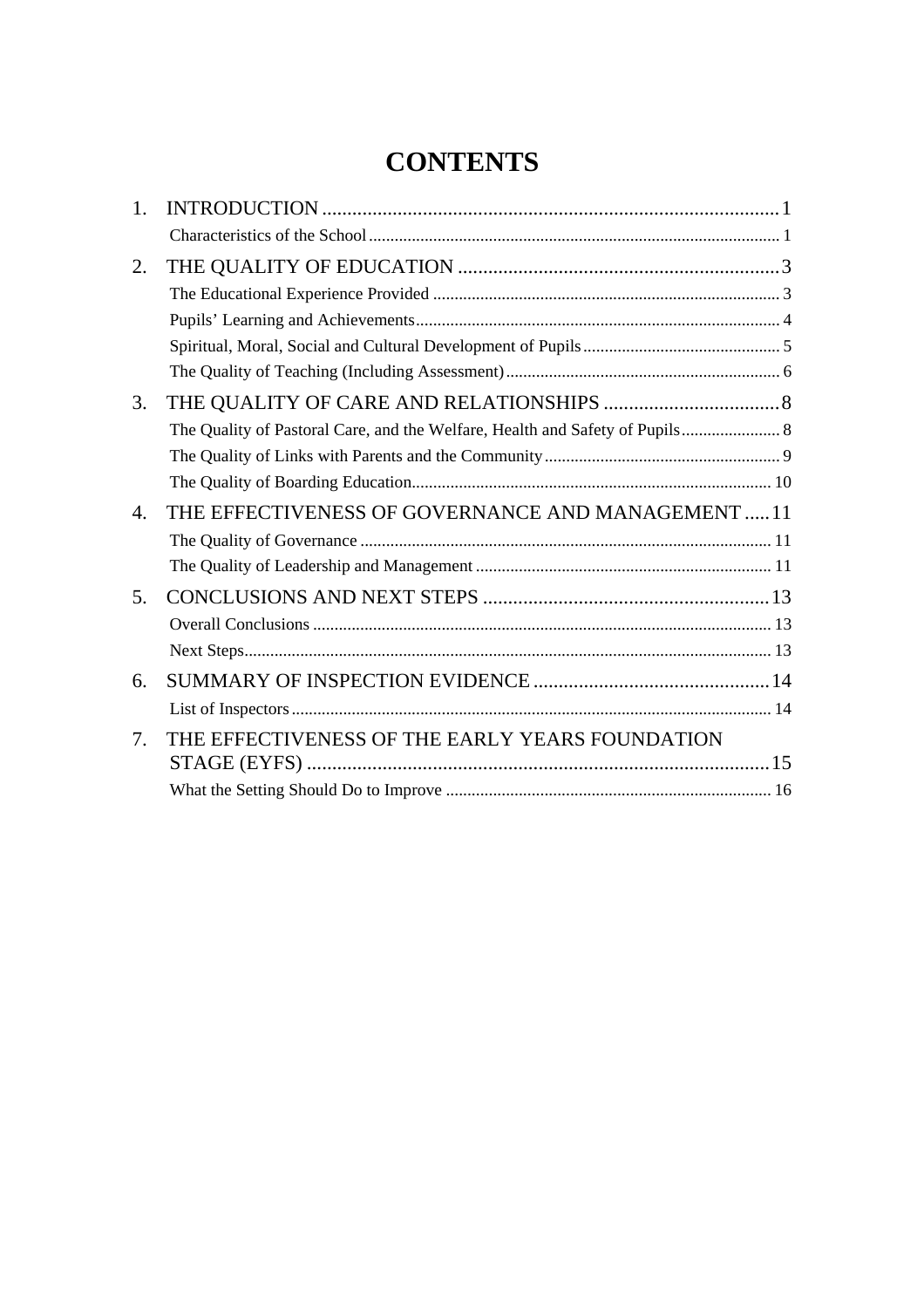## <span id="page-3-0"></span>**1. INTRODUCTION**

#### **Characteristics of the School**

- 1.1 Edge Grove School is a selective, co-educational preparatory school for pupils aged from three to thirteen years. The school aims to provide a broad educational experience for all its pupils preparing them for a successful, happy and healthy future, inculcating a love of learning and a commitment to the higher goals of community and a sustainable environment. The school's key values are decency and mutual respect in all relationships, inclusiveness and excellence. The school is proud of its tradition of spirituality, both within its traditional heritage as a Church of England school and in recognition of the diverse religious and cultural backgrounds of members of the school community.
- 1.2 Edge Grove was founded in 1935 on the present site as a boarding preparatory school for boys. In 1969 the school became a charitable non-profit-making educational trust, under the guidance of a board of governors. The school welcomed girls for the first time in 1999. The twenty-nine acres of grounds include ten acres of playing fields, in addition to formal gardens, spinneys and a lake which is a bird sanctuary. Accommodation in and around the original house includes classrooms, labs, a sports hall, two hard tennis courts, a heated swimming pool, a roller blading area and two croquet lawns. Hart House, the prepreparatory department, occupies new buildings which were opened in 2007. Current developments include the recently completed improvements to the catering facilities and to girls' changing rooms. Work is underway on new netball and tennis courts. The new head joined the school in January 2009
- 1.3 There are 335 full time pupils on the roll at the school, 226 boys and 109 girls. The school is organised into four departments. Hart House (the Pre-Prep) has a total of 119 pupils; of these 33 full-time and 18 part-time pupils are in the Early Years Foundation Stage (EYFS) for pupils aged 3 to 5, and 68 are in Years 1and 2. The Junior School has 82 pupils in Years 3 and 4, the Middle School has 77 pupils in Years 5 and 6 and the Senior School has 75 pupils in Years 7 and 8. There are three forms in most years.
- 1.4 Pupils may be registered for entry into Hart House from the age of three or four. The entry process at this age involves an informal assessment and parental interview. Occasional vacancies occur for pupils to enter higher up Hart House following an interview and entry test, and possibly a report from the previous school. Entrance to the Junior School is at age seven. All pupils attend an assessment morning including tests in mathematics, English and a piece of free writing; Edge Grove also asks the child's previous school for a progress report. The majority of pupils move through the school, leaving at the age of thirteen. Standardised tests used on entry over the last three years show that pupils are of well above average ability compared to the national average. Pupils come mainly from professional or business backgrounds and from a variety of ethnic and cultural backgrounds. Boarders form an international community, travelling to the school from many parts of the world. Day pupils live relatively close to the school, usually a short car ride away.
- 1.5 Currently 50 pupils have been assessed as having learning difficulties and/or disabilities (LDD) and of these 32 receive specialist learning support from the school. One pupil has a statement of special educational needs (SEN) funded by the parents. Seven pupils have English as their second language (EAL) and of these six receive support for their English.
- 1.6 National Curriculum nomenclature is used throughout this report to refer to year groups in the school.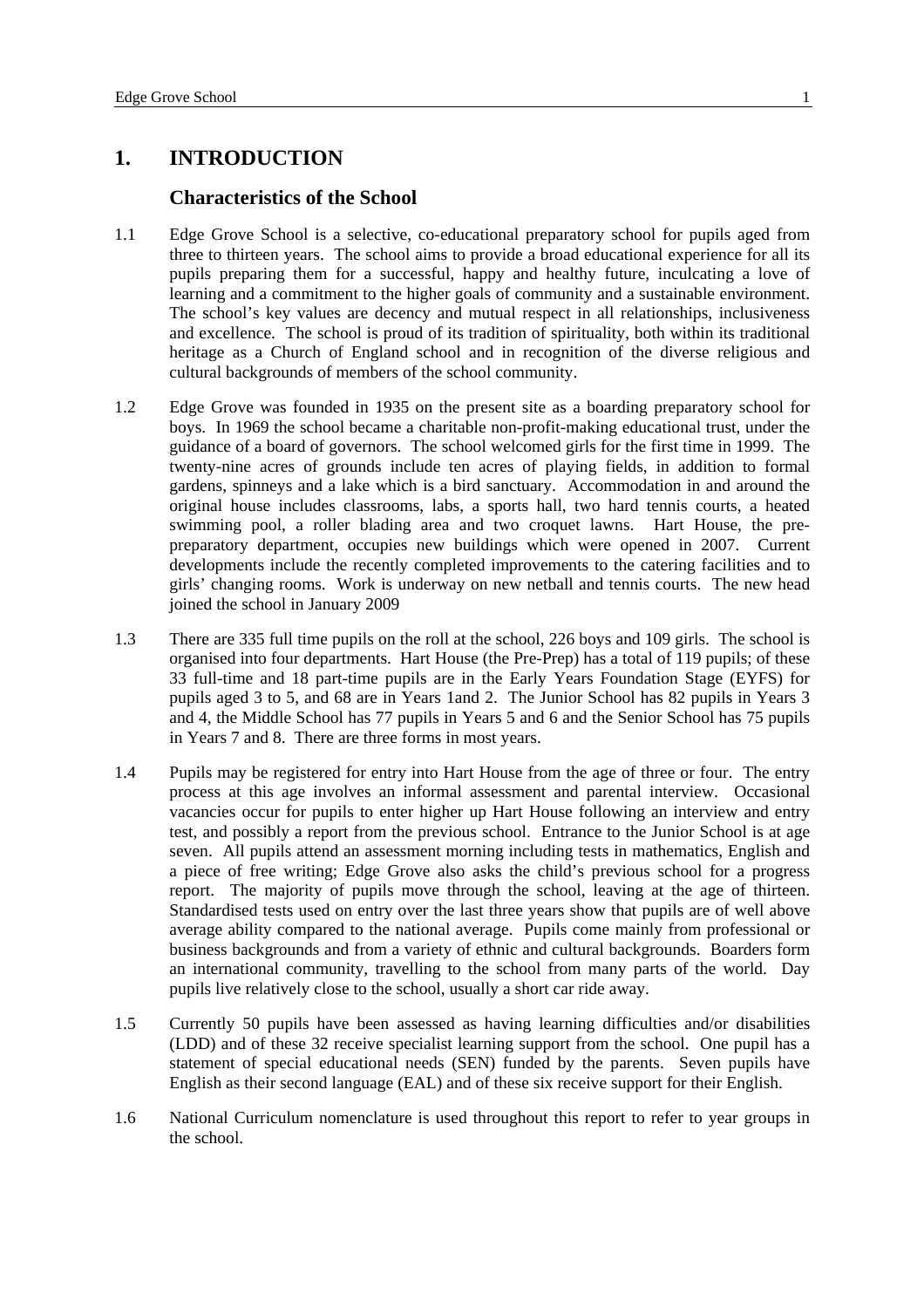1.7 See Section 7 for the report on the Early Years Foundation Stage.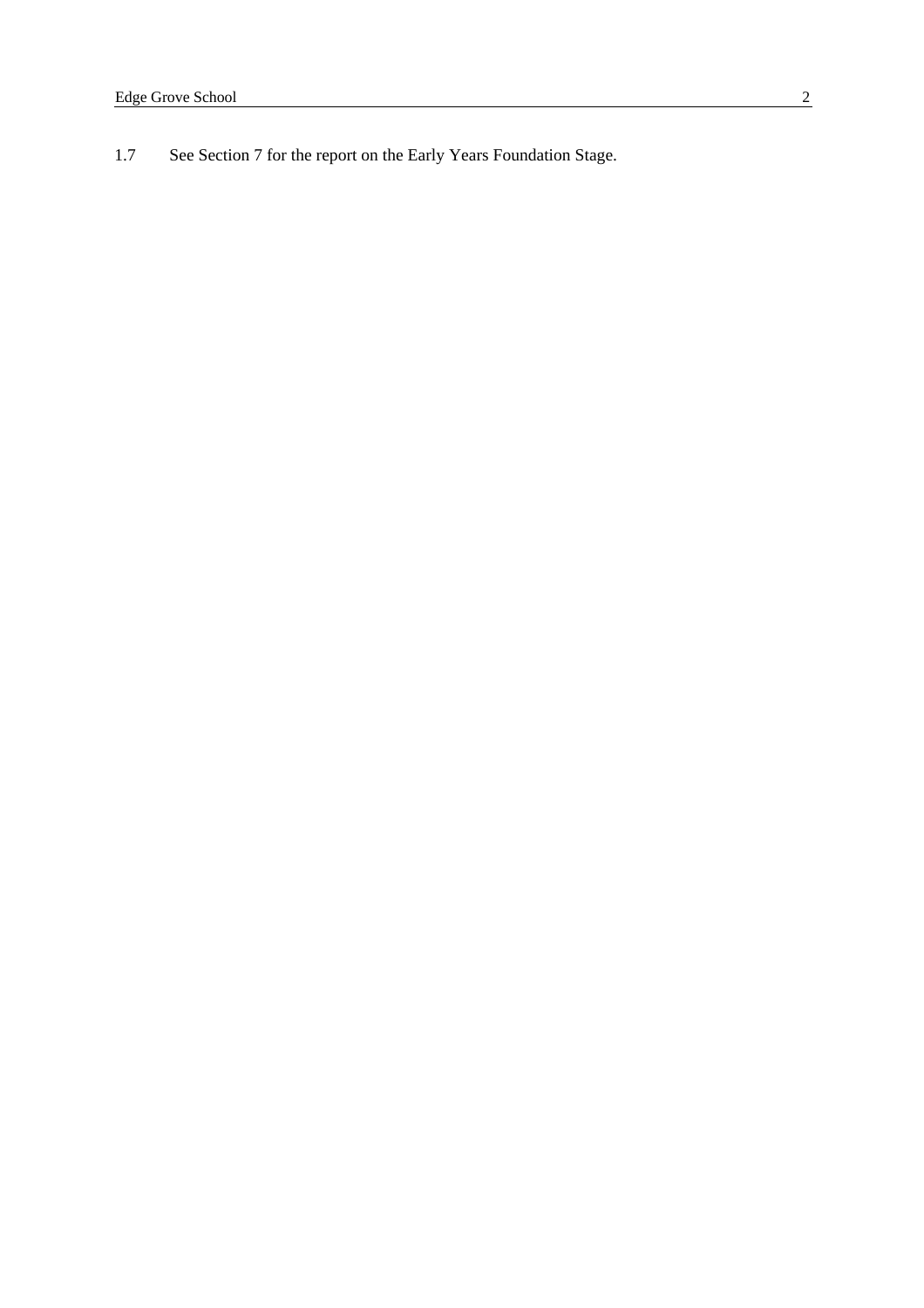# <span id="page-5-0"></span>**2. THE QUALITY OF EDUCATION**

#### **The Educational Experience Provided**

- 2.1 Edge Grove School provides a good educational experience for its pupils, consistent with its aim to provide a broad educational experience that prepares pupils for a successful, happy and healthy future. The standards noted in the last inspection report have been maintained. Pupils are clearly happy, well motivated and enjoy their educational experiences whether as day pupils or boarders.
- 2.2 The broad curriculum enables pupils to progress well in their linguistic, mathematical, scientific, technological, human and social, physical and creative development. The childinitiated learning in EYFS is being extended into Years 1 and 2, enabling more variation in the Pre-Prep curriculum. Literacy is well taught through a new phonics scheme. Standards of numeracy are good. The balance of the timetable and the structure of the day for Years 3 to 8 have been recently reviewed and revised. A longer morning break now gives time for many extra-curricular activities to be offered, the rest period after lunch is used for private reading and the daily afternoon sports period gives excellent opportunities. These changes add greatly to the breadth and balance of the curriculum. The academic curriculum in Years 6 to 8 ensures that pupils experience a full range of subjects as well as extending the scholarship candidates. Many pupils have opportunities to take part in competitions both within school and nationally; the Middle School Poetry Competition, National Primary Maths Challenge and university master classes in the holidays all provide opportunities to tackle demanding and challenging work.
- 2.3 Pupils benefit from opportunities to study languages, including Latin, within the curriculum, and Spanish and Greek as extra-curricular activities. French is introduced in Reception and extends through the school with activities appropriate to the age group, for example pupils sing in French in Year 1 and greet each other in Year 2. Years 3 to 8 greatly enjoy the annual visit of a European theatre group in the summer term to perform a French Play. There is a regular visit to France by Year 8 and, in addition, pupils from Years 6, 7, and 8 are encouraged to take part in an annual French exchange.
- 2.4 The programme of personal, social and health education (PSHE) fully supports the aims and ethos of the school. Pupils have many opportunities to discuss important issues. In addition to PSHE lessons, circle time, tutorials, assemblies and religious education (RE) provide valuable opportunities for pupils of all ages to openly discuss issues which are important to them.
- 2.5 The school encourages all pupils to take part in a wide variety of activities, many are involved in drama, art, and sport, both in the curriculum and in the excellent range of extracurricular activities. Some pupils who have individual music lessons also participate in ensembles. All pupils take part in the annual drama productions in each year group. A recent play involved all the pupils in Year 7, who had written, produced and presented their own script, which included a lot of 'rap' poetry. The development of physical skills has a high priority and pupils enjoy sport at all levels. Pupils from Year 3 through to Year 8 represent the school in matches and tournaments in a wide variety of sports. The wide range of activities for all ages ranges from chess, Cub Scouts and Beavers, and construction club to archery, art for all and gardening.
- 2.6 Preparation for the next stage of education is thorough with work carefully matched to a pupil's next school. Pupils are well prepared for moving on. The curriculum as a whole is well planned and inclusive for pupils of all ages.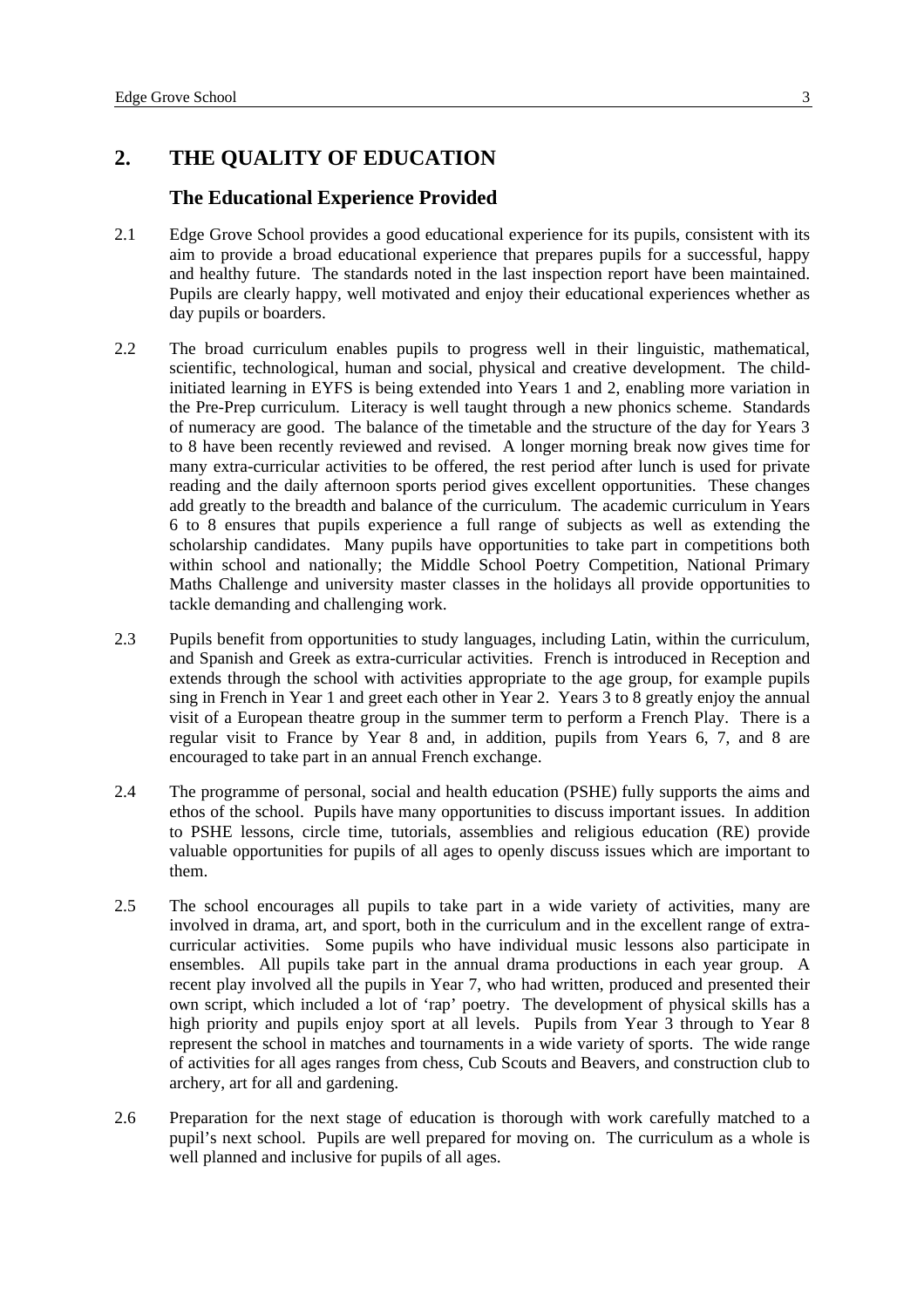- <span id="page-6-0"></span>2.7 The school has an effective procedure for the identification of pupils with LDD. Careful assessment takes place and when necessary pupils receive appropriate support from specialist teachers. Excellent liaison occurs between the learning support department, class teachers and parents. Individual programmes are devised for the pupils with LDD, SEN and those who need EAL support. These inform class teachers about pupils' specific needs and appropriate strategies, and enable them to tackle the curriculum with confidence. Weekly year group meetings monitor individual pupils' progress.
- 2.8 The school meets the regulatory requirements for the curriculum [Standard 1].

#### **Pupils' Learning and Achievements**

- 2.9 Pupils' learning is good overall. Pupils enjoy their learning and are proud of their achievements. The quality of learning fulfils the school's aims to provide a broad education and to encourage a love of learning and standards have been maintained since the last inspection.
- 2.10 The pupils demonstrate good levels of skills in all areas of learning. Standards in literacy for younger pupils are now outstanding, having improved greatly with the introduction of a new phonics scheme three years ago. In the EYFS pupils make rapid progress through the wellstructured and consistent approach to reading and writing. Standards in numeracy are good. Pupils use logical and independent thinking and, from an early age, they think out answers for themselves. For example, pupils in Year 2 had conducted a research project on a migratory bird as part of their study of migration; each pupil made a presentation to their peers and then produced a passport for their bird. An excellent wall display shows the results of their research. Pupils of all ages, including EYFS, now have strong information and communication technology (ICT) skills, an important improvement since the last inspection. This has been made possible by the significant development of ICT facilities allowing work across the curriculum to take place. For example, in a Year 1 lesson pupils used graphics software to create a model village. Year 5 pupils used databases, searches and a desktop publishing programme. Year 6 pupils created presentations out of their research. Pupils also used video and digital cameras and programmable floor robots. Older pupils' art work used ICT extensively and to great effect.
- 2.11 There are no significant differences in attainment between different groups of pupils, in different subjects or in different curricular areas. In most lessons, pupils of differing abilities progressed equally well, although occasionally tasks of appropriate difficulty had not been prepared to allow all to achieve their potential. In some lessons, pupils made rapid progress in response to challenging and exciting tasks and the infectious enthusiasm of their teachers. In a Year 6 art lesson pupils worked with great concentration and skill at a demanding drawing task, and evaluated both their own and others' work very accurately. Pupils are proud of their creative writing and talked of their enjoyment in this work.
- 2.12 Pupils do well in Common Entrance exams and the 11+ exams. In the last three years the vast majority of pupils have achieved the required Common Entrance score to enter their first choice school, and each year a number of pupils are awarded scholarships to their senior schools. These scholarships include academic, art, music, sporting and scholarships for allround achievement to highly selective senior schools.
- 2.13 In recent years, pupils have achieved many sporting successes both individually and as team members in a wide variety of sports, including football, hockey and cricket, the latter up to national level. Individual successes were achieved in athletics, archery and tennis. Pupils achieve well in music examinations and perform regularly in concerts and competitions in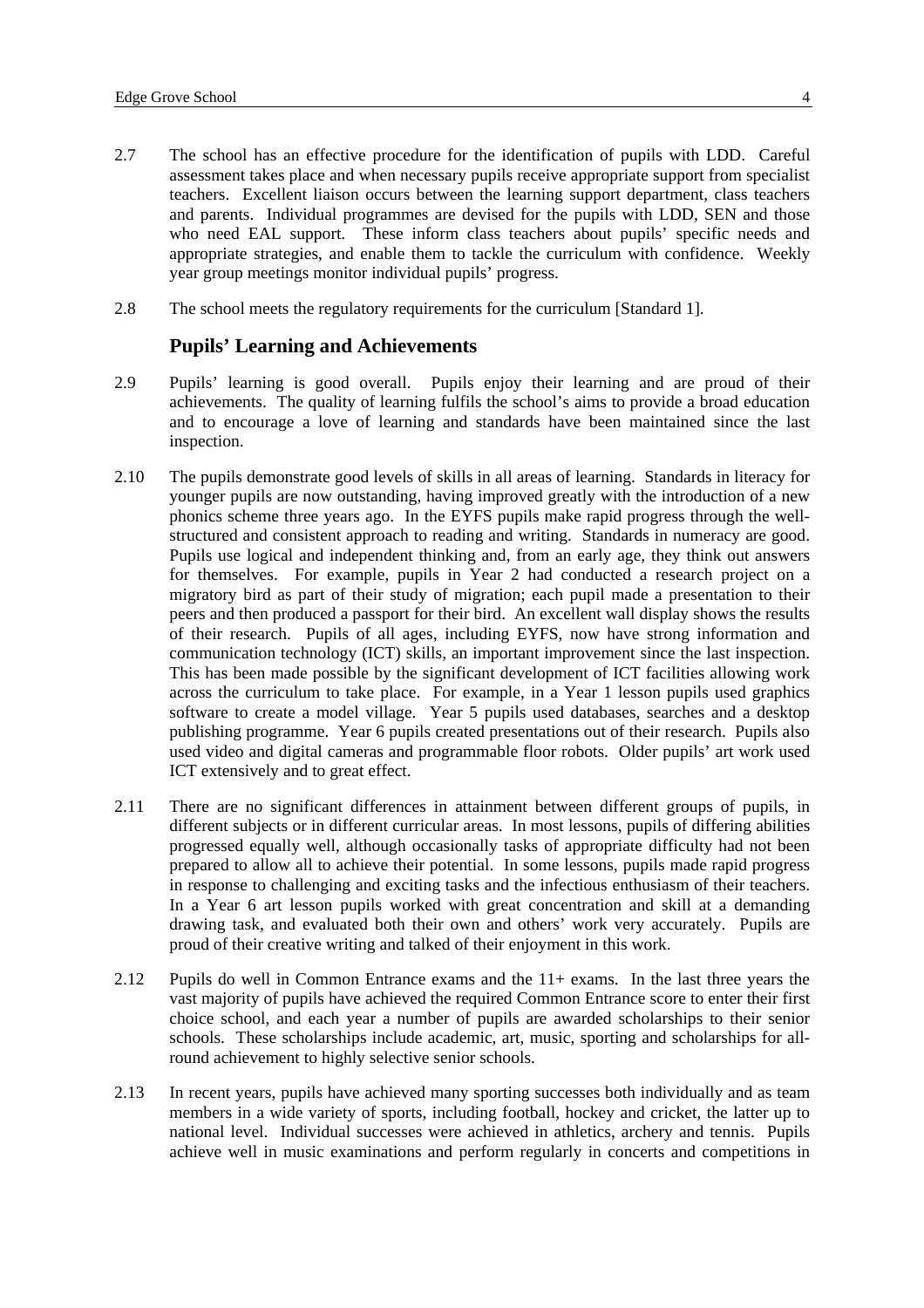<span id="page-7-0"></span>school. Displays show the outstanding achievements of many pupils in art; a spectacular graffiti in the art block is a stimulating feature of the area.

- 2.14 Pupils learn to takes notes efficiently, and organise their work themselves. The newly introduced pupil contact book enables pupils to take responsibility for their own organisation. Throughout the school, pupils develop into independent and responsible learners.
- 2.15 Pupils study well and work together effectively in pairs and small groups. In a Year 8 geography lesson, pupils worked harmoniously together, adopting different roles in the discussions of maps and aerial photographs. They asked each other challenging questions using highly technical language, whilst listening carefully to others and ensuring that careful notes were made. In an art lesson, pupils evaluated each other's work with sensitivity and gave encouragement and praise spontaneously.
- 2.16 Teachers' high expectations ensure that pupils settle quickly and apply themselves to their work. Pupils' enthusiasm and enjoyment, together with the culture of praise and support from both teachers and peers, means they persevere in tasks that they find demanding or difficult, taking great pride in their achievement. In discussion, pupils said how much they enjoy their lessons and activities; they felt sure that they would succeed because they could always ask a teacher for help if they found themselves in difficulties.

## **Spiritual, Moral, Social and Cultural Development of Pupils**

- 2.17 Pupils' spiritual, moral, social and cultural development is outstanding, meeting the aims of the school. There has been significant improvement in this area since the last inspection. The school is successfully creating a community which celebrates diversity. Pupils form strong relationships and develop empathy. They have a sense of belonging; a strong culture of charitable giving and an awareness of different cultural backgrounds. Pupils express a strong sense of moral values.
- 2.18 Pupils' spiritual development is outstanding. Pupils develop considerable self-confidence and self-esteem and they are aware of their own spirituality. Spiritual curiosity was observed in a RE lesson when pupils explored their own sense of self in light of discussions arising from a biblical story. Year 7 pupils suggested that a school prayer book should be established and this has been supported and encouraged by staff. In an English lesson about the quality of instructions, pupils' delight in learning was seen when they gasped with amazement when an experiment worked. Chapel services give an opportunity for further reflection on themes discussed in assembly.
- 2.19 Pupils' moral development is also outstanding. Especially in older years, pupils explore areas of moral debate such as stem cell research and other ethical issues. They speak in support of discipline at school and feel that it is fairly applied when individuals misbehave. The importance of preserving natural resources and protecting the environment is well understood through the work of the environment committee and has been recognised by a bronze eco-schools award. This awareness is seen throughout the curriculum; for example, last year there was a rainforest theme linked in with a combined music and drama day.
- 2.20 Pupils' social development is outstanding. The school council, chaired by a member of staff who is elected by the pupils, is highly regarded by pupils and staff alike. House captains and vice captains apply in writing and are interviewed for their positions; they value their roles and are respected by the rest of the community. Both girls and boys in the Middle and Junior Schools have the opportunity to join Cub Scouts, which develops a wide range of skills as well as giving leadership opportunities to Year 6 pupils. Year 2 pupils take part in Beavers. Knowledge of the institutions and services in Britain is fostered in many ways. Hart House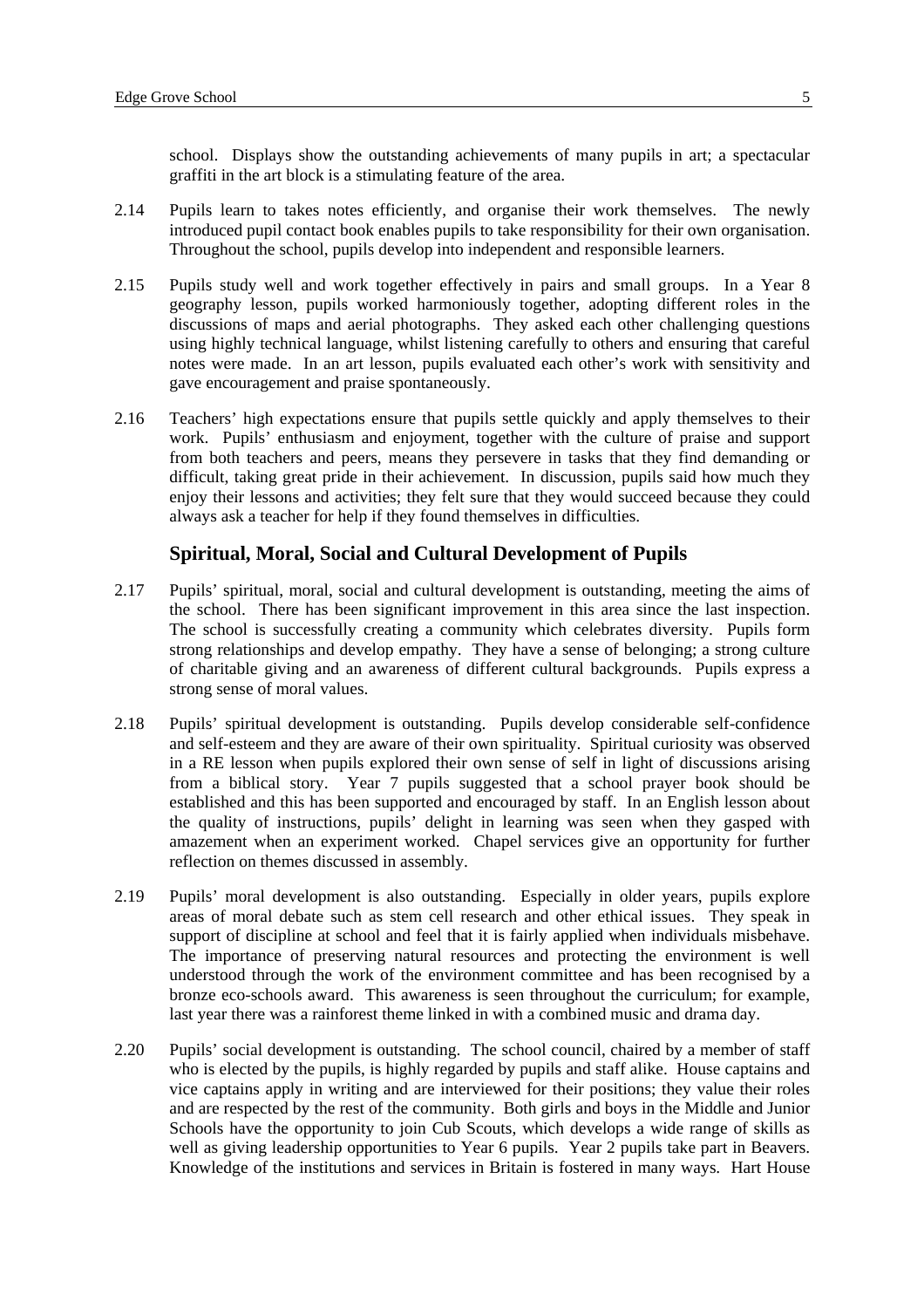<span id="page-8-0"></span>pupils enjoy regular visits by the fire service. Parents in the armed forces take part in Remembrance Day services. Older pupils have visits from local magistrates who stage mock trials, and the scholarship group has visited parliament. There is a good deal of charitable fundraising, including preparing gifts for the Samaritans' Christmas boxes for children, fundraising events such as the school talent show called 'Edge Factor', the Cub Scouts' charity cake sales and ongoing support for a wide range of good causes.

- 2.21 Pupils' cultural development is outstanding. In EYFS, children's home cultures are celebrated and circle time is used well to promote positive attitudes to differences. Pupils from a wide range of cultural backgrounds live and work together harmoniously; all feel that they are well catered-for and that their differences are respected. The well-researched work of Year 7 pupils exploring Judaism, including a recipe for a cake they had made, was displayed prominently in the Jubilee Building. Pupils of African origin participated confidently in a discussion regarding the slave trade and a Muslim pupil took part enthusiastically in the analysis of an Old Testament text. Pupils in Junior Choir are rehearsing a song about multi-racial friendship. The school is a successful and harmonious multi-cultural society.
- 2.22 The school meets the regulatory requirements for the spiritual, moral, social and cultural development of pupils [Standard 2].

# **The Quality of Teaching (Including Assessment)**

- 2.23 The quality of teaching is good overall, with a significant proportion that is excellent. Teaching is successfully working to fulfil the aims of the school, both in providing a broad experience and in inculcating a love of learning. Many pupils spoke very positively about the teaching they receive and their enjoyment was evident in their enthusiastic responses and participation in many lessons. The use of all aspects of assessment has improved significantly since the last inspection. In EYFS an excellent system of assessment is based on the practice of recording the individual 'learning journey' of each pupil.
- 2.24 Teaching at Edge Grove enables pupils of all abilities to make good progress. The needs of pupils with LDD and SEN are carefully identified, individual educational plans and learning programmes are prepared, and all teaching staff are informed of the appropriate strategies to help these pupils succeed. Pupils with EAL receive appropriate support to enable them to make progress.
- 2.25 Teaching successfully develops intellectual effort and pupils show excellent physical and creative development. Pupils spoke with enthusiasm and excitement about their learning and work with interest in class. In many lessons, pupils are encouraged to think and learn for themselves. Teachers frequently respond to pupils' questions by asking the class to think about the question and suggest answers, and teachers also make good use of open-ended questions. Many tasks are planned in which pupils have to think for themselves or work out answers with a partner or in a group. Since the last inspection, the library and additional ICT suite have been redeveloped. These are now useful resources to enable independent learning and they support teachers well. Pupils from Hart House frequently use the ICT suite and one group of Year 2 pupils was seen navigating a programme to discover facts about the habitats, diet and size of their favourite animals.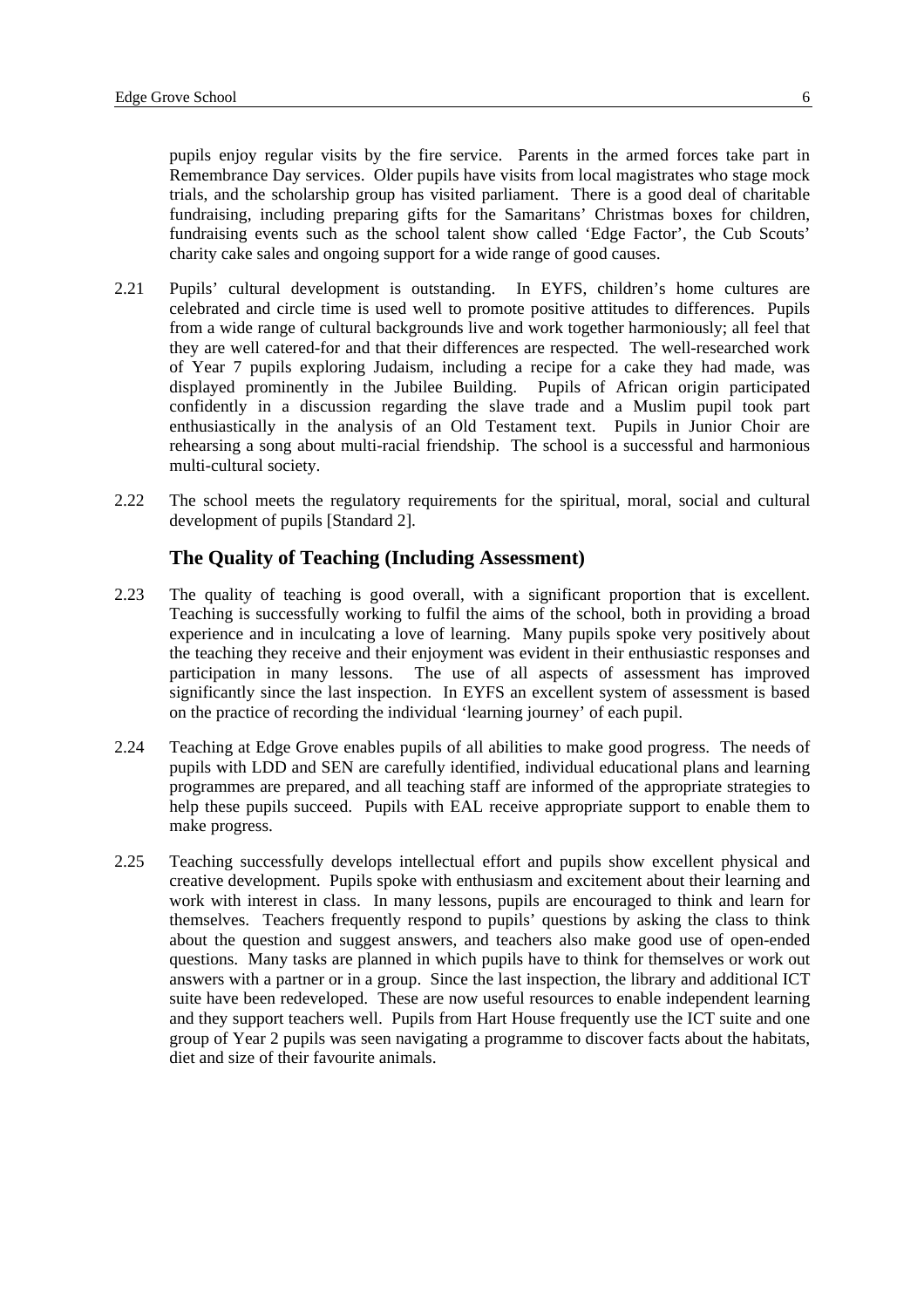- 2.26 Pupils behave responsibly, inspired by the high expectations and good role models provided by their teachers. Very positive relationships have been built up between teachers and their pupils. Pupils' enjoyment of learning was seen in their eager responses to questions, care in presentation and preparation of work and the evident pride pupils of all ages showed in discussing their work and achievements.
- 2.27 The best teaching was characterised by excellent planning which ensured the use of varied teaching methods, including open-ended and challenging tasks which challenged the most able. Carefully prepared tasks for pupils of different abilities, together with the good use of learning support staff, resulted in pupils with learning difficulties making good progress. Good management of time ensured that work was completed in the time available. In a small proportion of lessons, planning did not include tasks structured to enable less able pupils to learn well, for example, where one task was set for all pupils some pupils failed to complete their work, thus limiting their learning.
- 2.28 Comprehensive information is now available to all teachers to inform their planning, with the result that teaching generally shows a good knowledge of the aptitudes, needs and prior attainments of pupils. The traffic light system is used with younger pupils and they understand how this is shows what they have understood.
- 2.29 Teaching for pupils of all ages demonstrates high levels of knowledge and understanding of the subject matter, sometimes communicating not only relevant knowledge but great enthusiasm for the subject. These two qualities combine to excite and inspire pupils with a love of learning and results in great engagement with the subject being taught.
- 2.30 Teaching is supported by excellent and up-to-date resources of many sorts including interactive white boards in the majority of classrooms, allowing teaching to make use of extensive on-line resources as well as exciting teaching techniques using the interactivity to enable pupils to participate in lessons.
- 2.31 The school uses a scheme of nationally standardised tests regularly to assess pupils' abilities. These test results are collated with end-of-topic tests, half term grades, termly examination grades, and, for older pupils, mock examination results. Careful tracking of this information is used to monitor the progress of every pupil. Discussion of this information in the regular year group meetings results in effective action to support any pupil who is seen not to be achieving as predicted.
- 2.32 Teaching includes thorough and regular assessment of pupils' work. Marking is clear and often indicates for older pupils how they can improve; teachers also give helpful oral feedback to pupils of all ages in the classroom. In some Middle School lessons, a stick-in note was issued at the end of each lesson which declared the objective of the lesson, followed by an assessment of whether the objective was 'achieved', or needing 'further review'. Pupils said they found this very helpful, since it gives them a clear indication of how well they are doing. In many cases, assessment information is used to plan lessons. One lesson began with a task structured to reinforce a learning objective which marking had shown the class had not fully mastered in the previous lesson; the lesson moved on once all the pupils had understood. In discussion, pupils said how much they appreciated this approach and that their teachers would always help them if they had a difficulty with their work.
- 2.33 The school meets the regulatory requirements for teaching [Standard 1].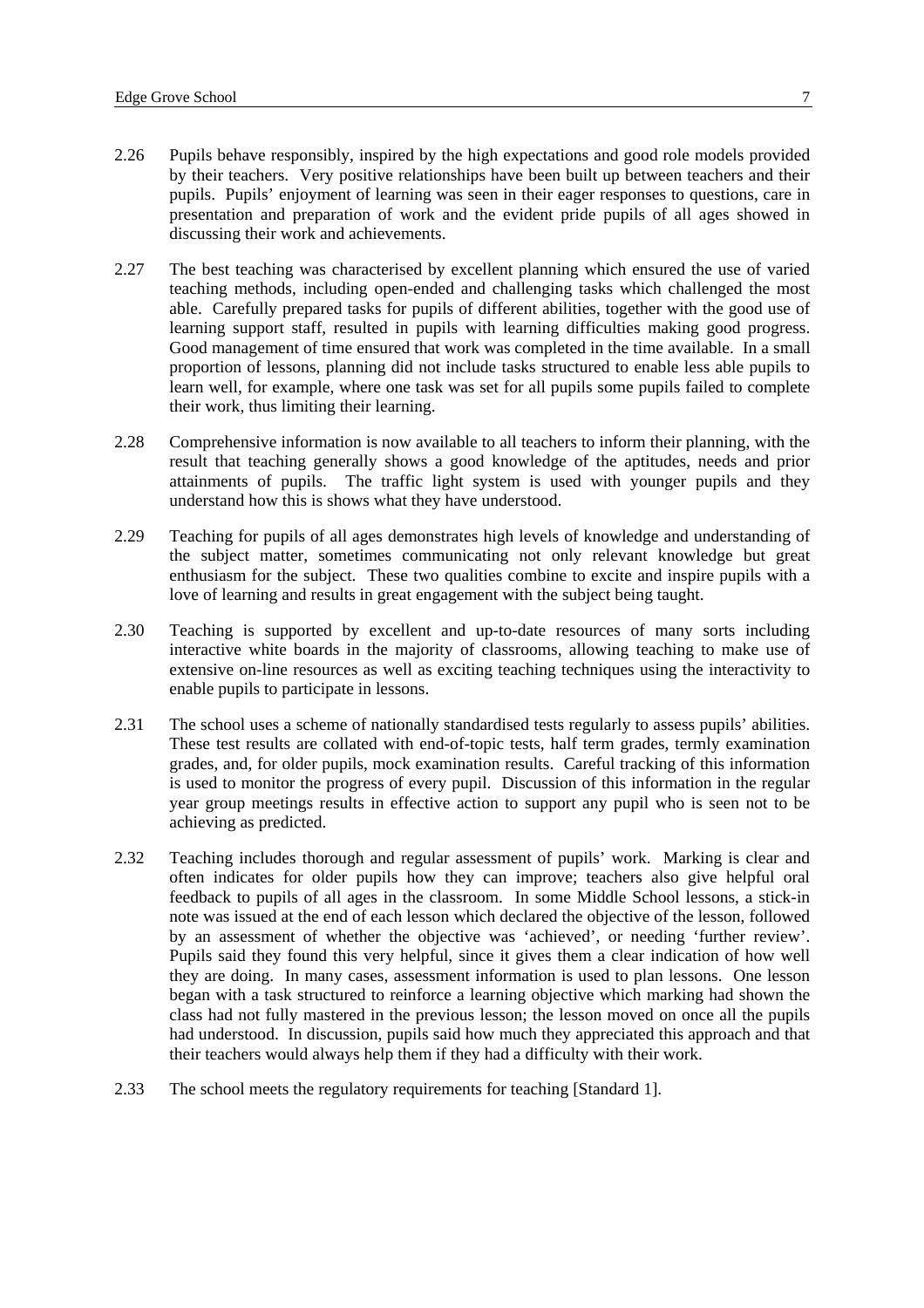# <span id="page-10-0"></span>**3. THE QUALITY OF CARE AND RELATIONSHIPS**

## **The Quality of Pastoral Care, and the Welfare, Health and Safety of Pupils**

- 3.1 The quality of pastoral care, support and guidance provided throughout the school is outstanding and the quality of provision for welfare, health and safety is good overall, including in EYFS. Pastoral care has improved significantly since the last inspection.
- 3.2 All staff provide excellent support and guidance for pupils. In EYFS the staff have created a stimulating, warm and welcoming learning environment where children feel safe and valued. In the other areas of the school the teachers take their responsibilities for the pastoral care of pupils in their classes very seriously and pupils say they are made to feel special. The senior management team (SMT) oversees pastoral care effectively and pupils of all ages know to whom they can go for advice and support...
- 3.3 The high quality of pastoral care is supported by a structure of regular weekly meetings, including the SMT and weekly year group meetings where any concerns are raised and issues addressed. The allocation of form teachers, with two tutors, one male and one female, per class, is highly supportive of individual care for pupils as it gives form teachers time to speak with an individual child when needed. Tutorial periods give time for discussion and for tutors to get to know their form. Throughout the school, any issues of unkindness or occasionally bullying are dealt with swiftly and effectively in line with the school's behaviour and bullying policies.
- 3.4 Relationships between teachers and pupils, as well as those amongst pupils, are excellent. They are based on mutual respect. Pupils are most courteous and helpful; they are encouraged to be positive about their own abilities and develop self-discipline. They respond well to praise and behaviour is carefully monitored by use of a 'Form Book', which goes with the class to all lessons.
- 3.5 The extensive programme of PSHE lessons includes work on understanding friendships, bullying and raising self-esteem. Policies and procedures to promote good behaviour and to guard against harassment and bullying are well understood by staff and pupils. Any occasional lapse in behaviour is effectively and fairly dealt with by appropriate sanctions. The school council and dorm council work well and recent initiatives have included replacement of water fountains, extra food at lunchtimes and boarders' choices for Saturday dinner menus. There is a comprehensive induction programme for new pupils and in responses to the pupils' questionnaire pupils said that the school welcomes new pupils. In discussion boarders said that they enjoy their time at school and that they are well looked after.
- 3.6 Child protection measures are successful and all staff have been trained. The three child protection officers, together with the governor with responsibility for child protection, have received up-to-date training at the appropriate level. Attendance and admissions registers are correctly and accurately maintained. Absences are followed up promptly where necessary. Effective risk assessments are in place for both on and off site situations. The school's policies and procedures are compliant with fire regulations. Liaison with the local fire officers is good and, as an added bonus, Pre-Prep pupils enjoy climbing on the fire engine when the fire liaison officer comes to school. Health and safety measures are effective; the health and safety committee works with the SMT and governing body to ensure that the school has due regard to health and safety regulations.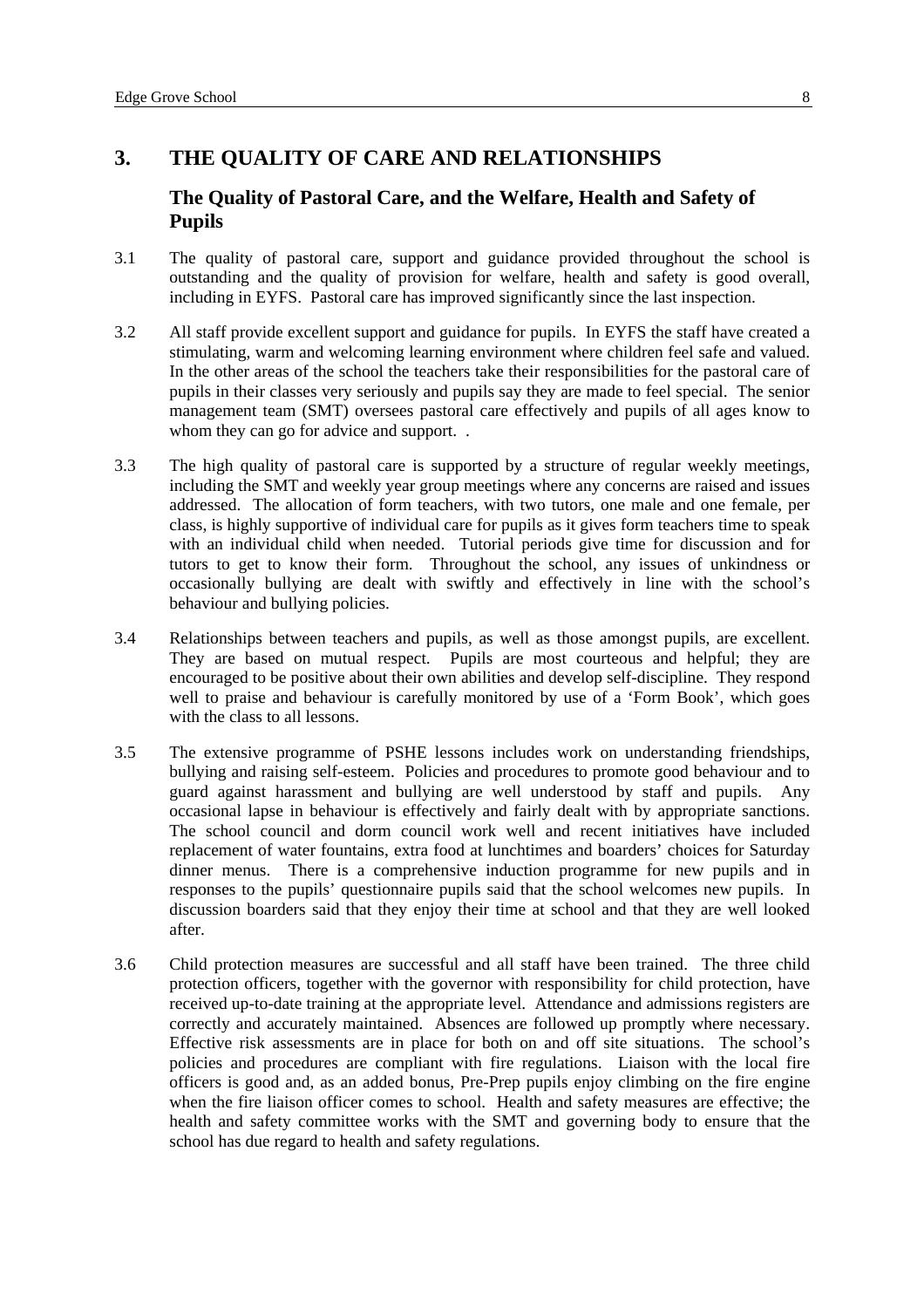- <span id="page-11-0"></span>3.7 The school provides a healthy and balanced diet using fresh locally sourced produce wherever possible. The menu is varied and changed seasonally. Menus comply with the government recommendations for healthy eating and take good account of medical and religious dietary needs. Good quality medical care is available for pupils who are unwell or had an accident. The school policy and practice meets all the requirements of the Special Educational Needs and Disability Act.
- 3.8 The school meets the regulatory requirements for the welfare, health and safety of pupils [Standard 3].

#### **The Quality of Links with Parents and the Community**

- 3.9 The school has developed very strong links with parents, including those with children in the EYFS, consistent with the aims of the school. These links have improved since the last inspection. Links with the community are good as at the time of the last inspection.
- 3.10 Parents who returned the pre-inspection questionnaire indicated a high level of satisfaction with all areas of the school. They felt strongly that the school promotes worthwhile attitudes and views and are satisfied that the support provided for their children is good and that teaching helps their children to make progress. A small number of parents raised concerns about the opportunities for information or to discuss their child. Inspection findings, however, show the school has improved communication with parents, that opportunities for parental discussion are plentiful and that the school encourages parental involvement. In discussion during the inspection, parents commented that the school has been working successfully to improve communication and that they appreciate the recent initiatives.
- 3.11 Parents have excellent opportunities to be involved in activities in the school through the newly formed Friends of Edge Grove, which supports the school through social and fundraising events such as the Summer Fete and Christmas Fair, and through supporting a Macmillan coffee morning and inviting new parents. Their fundraising, which takes place through activities designed to bring families together, supports the school in helping to provide for additional activities such as equipment for the Gardening Club. Parents also support the school through volunteering to be helpers on trips and visits. Each class has a parents' representative who is a focal point for communications, and the school also has governors who are parents. The school welcomes parents to plays, matches and celebrations and, in addition, a regular midweek service takes place for parents during term time. During the inspection, the mums' netball team were also seen training on the school courts.
- 3.12 Parents have many worthwhile opportunities to be involved in the work and progress of their children. The head and senior staff have actively promoted an open door policy. Parents in Hart House are encouraged to go into school each day and see examples of their children's work and speak to the form teacher. The newly introduced contact book enables parents and teachers to communicate on a daily basis. Parents in the Junior School are also confident that at the end of the day they can see a member of staff, that they can communicate by email and that their concerns are quickly and appropriately dealt with. The school website and newsletter provide further methods of communication with parents.
- 3.13 Parents of pupils and prospective pupils are provided with the required information about the school through the school's website and the handbook for parents, which make all the relevant policies easily accessible. Parents receive excellent information regularly about the progress and attainment of their children. Half termly grade sheets with attainment and effort grades report to parents on how their child is progressing in relation to their individual profile. Full reports, which contain information on attainment and progress and also highlight areas for improvement, are written in the autumn and summer terms and a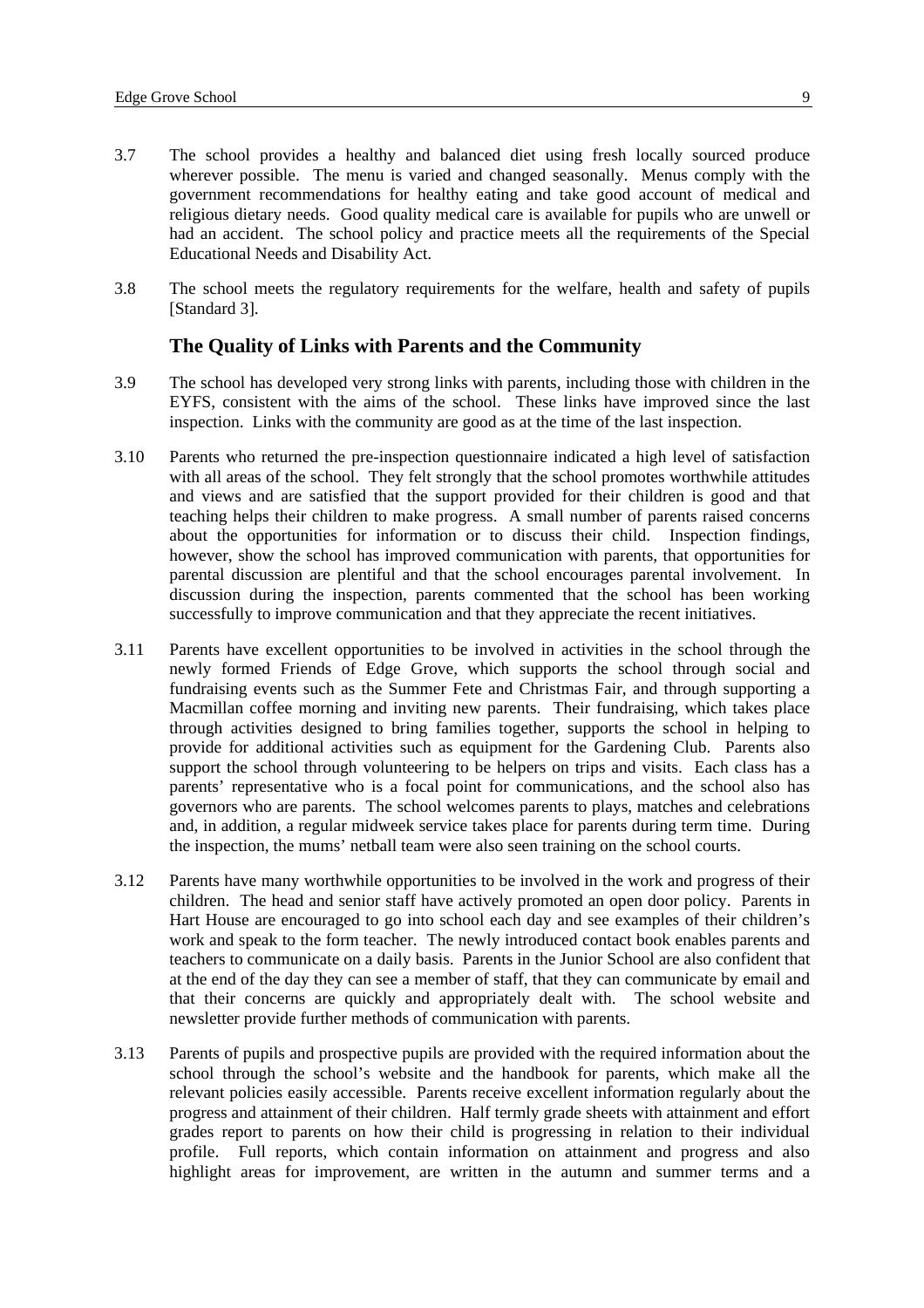- <span id="page-12-0"></span>3.14 The school complaints policy sets out a comprehensive procedure for dealing with concerns and complaints. Parents feel that their concerns are dealt with quickly and carefully and no complaint has been received under the formal written procedure in the last year.
- 3.15 The school has a wide variety of links with the local and wider community. With support from the Friends of Edge Grove the school has been able to contribute substantially to charities, including the children's ward at the local hospital. It has a strong link with county cricket clubs. Pupils and staff support the local church fete and boarders attend Sunday services at the church. The school's Cub Scouts and Beavers packs join the village in the St George's Day parade and Remembrance Day services. The school offers its facilities in the holidays to a variety of day courses, which provide activities for children from the local community as well as from Edge Grove. These are valuable contacts from which lasting friendships form. School facilities are used by the local cricket team and dramatic society, building further valuable links with these organisations.
- 3.16 The school meets the regulatory requirements for the provision of information and the manner in which complaints are to be handled [Standards 6 and 7].

## **The Quality of Boarding Education**

- 3.17 The quality of the boarding experience is good and in particular relationships between boarders and between staff and boarders are excellent. Standards have been maintained since the last inspection. Boarding supports pupils' education and development effectively and meets the aims of the school in preparing pupils for a happy and successful future.
- 3.18 Relationships between boarders and house staff and amongst boarders themselves are excellent. These relationships are characterised by a sense of trust, respect for and tolerance of others within a relaxed and open context. There is a clear management structure fostering self-esteem, self-confidence, social awareness and mutual respect amongst the boarders. The boarding team meet regularly ensuring the development of a happy and caring atmosphere within a disciplined, motivating environment. Boarders value and enjoy the company and support of the GAP Year students. Staff provide excellent role models and their encouragement and praise supports all boarders. Boarders have a good understanding of how they can raise issues and have regular open opportunities to present their ideas and concerns through the dorm councils.
- 3.19 The school offers boarders a wide variety of recreational, sporting and cultural activities for both boys and girls. Boarders appreciate the balance between structured and free time. They are involved in the choice of activities and enjoy various clubs and hobbies. Boarders are encouraged to use school facilities including the ICT suite, library and sports hall under staff supervision. Regular trips are organised for the boarders at weekends, many of which are suggested by the pupils. Recent visits have included trips to the ice skating rink, a local country park, a local zoo, the seaside and to London.
- 3.20 The accommodation for boarders is satisfactory. The boys and girls like the warm, homely nature of the dormitories and have invested time and energy in personalising their own space. The architecture adds to the individuality of dormitories and social areas but space and facilities for pupils are at a premium in some areas. The school has included proposals to increase the space available in its strategic plan.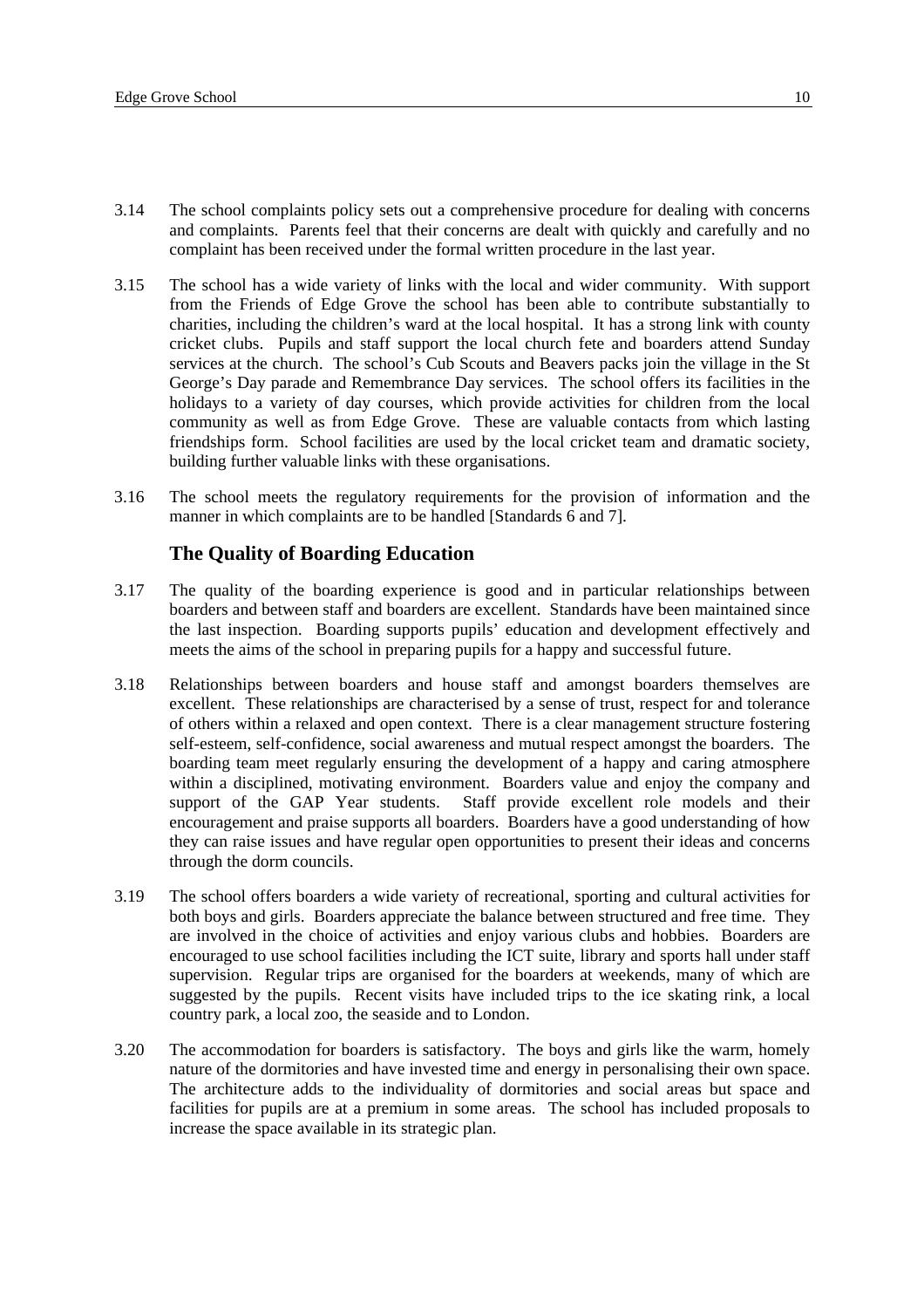# <span id="page-13-0"></span>**4. THE EFFECTIVENESS OF GOVERNANCE AND MANAGEMENT**

## **The Quality of Governance**

- 4.1 The quality of governance is good overall with some significant strengths and has improved since the last inspection. The governance of the school fully supports the aims and ethos of the school. The members of the governing body have a wide and appropriate range of expertise highly relevant to the life of the school.
- 4.2 The good quality of governance is maintained through regular meetings with full governors' meetings taking place once a term. The work of the governing body is well supported by an excellent committee structure; five committees cover the key areas of the governance of the school. Clear terms of reference for each committee set out the areas of responsibilities and the minutes of these various meetings show that the expertise of committee members is very well used. Each committee includes key members of the school's executive management team, ensuring that information passes freely, directly and quickly in both directions and that the governors know and understand the working of the school and have an effective overview.
- 4.3 The members of the governing body are aware of their responsibilities; for example, the work of the governor with responsibility for child protection ensures that this responsibility is properly discharged, with an annual report and review of policies and procedures. Minutes of the education and administrative committee, which includes the senior staff responsible for academic matters, show consideration of a wide variety of educational matters including in-depth consideration of proposed changes to the school day, staffing issues and educational health and safety matters. The finance and legal and estate committees have a similarly detailed approach to planning for the school. Careful financial planning enables the governing body to make good provision both in staffing and in material resources for the school.
- 4.4 The links between the committees and the senior staff provide the governing body with a good insight into the working of the school. The work of both the whole governing body and the different committees provides significant support and stimulus for the development of the school and for the head and the senior team.
- 4.5 The governing body is effective in discharging its responsibilities for the welfare, health and safety of pupils in a number of ways: including through the work of governors with specific responsibilities, through the work of committees where health and safety is an item on all agenda, through regular reporting from the school's health and safety committee to the governors' legal and estates committee, and through the procedure of school policies being presented to the governing body for adoption as the final stage of review.

# **The Quality of Leadership and Management**

- 4.6 The quality of leadership and management is good and successfully fulfils the aims of the school. There have been significant improvements in the use of assessment and management of the pastoral system since the last inspection. Leadership and management in the EYFS are outstanding.
- 4.7 The new head, appointed in January 2009 has joined a well established team who all have clear areas of responsibility. His leadership of the school began with a review of the mission statement of the school which included consultation at all levels. A clear vision for the school is now expressed through the newly formulated mission statement with its emphasis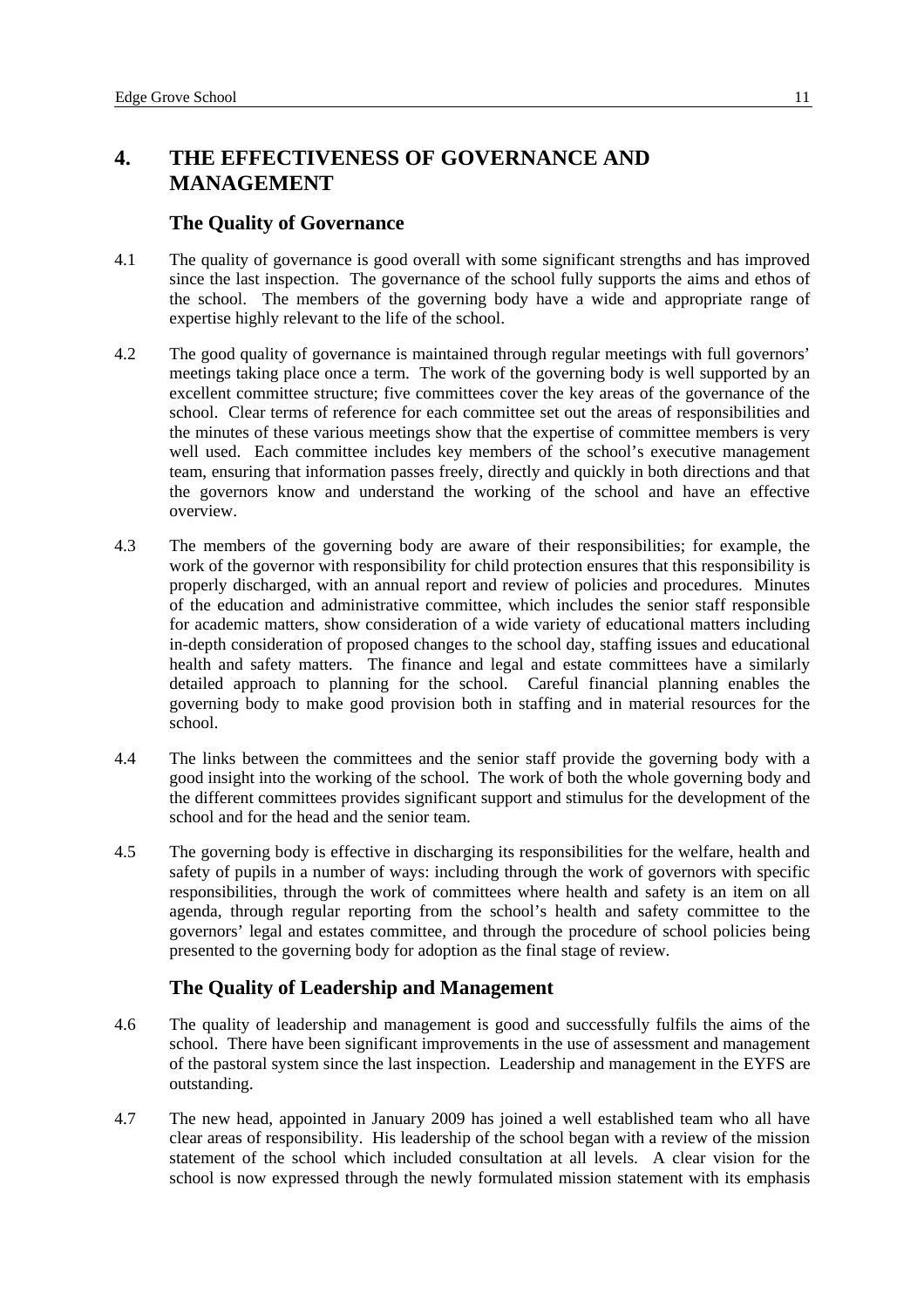on the development of the individual pupil and in the philosophy of the circle of care which is at the heart of the development of the school. This ethos of care permeates the quality of education, the pastoral care and boarding life of the pupils.

- 4.8 The management team is working successfully to improve the school. The development of strategy and the decision making role are the responsibility of the executive management team. The senior management team undertakes the day-to-day management of the school and provides a forum for discussion. This consultation has strengthened the reflective approach to analysing the school's needs and has resulted in a clear school development plan. This year-on-year plan shows the priorities in all main areas of the school, the necessary planning and the steps being taken to put decisions into practice. The effective nature of the process is seen as the plan sets dates for review to determine how successfully changes have been made and previous plans show items being signed off, having been successfully implemented.
- 4.9 A structure of regular meetings at many different levels of management supports the development of policies and procedures. In some cases these meetings are highly effective; for example, year group meetings have supported excellent pastoral care procedures and successful tracking of pupils' progress. However, some monitoring systems are not fully developed resulting in some inconsistent planning at department level.
- 4.10 Departmental handbooks are of variable quality. Some are excellent with comprehensive policies, long and medium plans and clear information on resources, teaching methods and development plans; others lack sufficient detail to support effective teaching. The senior management team has recently strengthened the role of head of department in order to improve consistency and progression for pupils as they move through the school. Work has begun in this area but is not yet fully established. The head and the senior management team are aware of the need for monitoring at all levels to secure consistently high standards, and work has begun on the new professional development and review programme, which is structured to identify and develop best practice in teaching and in departments.
- 4.11 The management of the school is effective in securing, supporting and developing high quality staff. A full induction process for new staff ensures that they are well informed about key areas of school life; regular in-service training for all staff is undertaken in key areas such as child protection and first aid as well as more specific areas of teaching. Robust employment procedures ensure the suitability of staff to work with children.
- 4.12 Finances are carefully managed and accommodation at the school is good. School budgets provide good resources, and recent developments, such as the considerable investment in ICT facilities, allow much more access to ICT both for teaching ICT skills, for use of ICT across the curriculum and for individual research, greatly enhancing pupils' learning.
- 4.13 The administration of the school is efficient and effectively supports the work of the teaching staff and management. Parents commented on the friendly welcome of office staff and their efficient response to enquiries. Staff working in other areas of the school all contribute to the good quality of life for pupils at the school.
- 4.14 The school meets the regulatory requirements for the suitability of proprietors and staff and for premises and accommodation [Standards 4 and 5].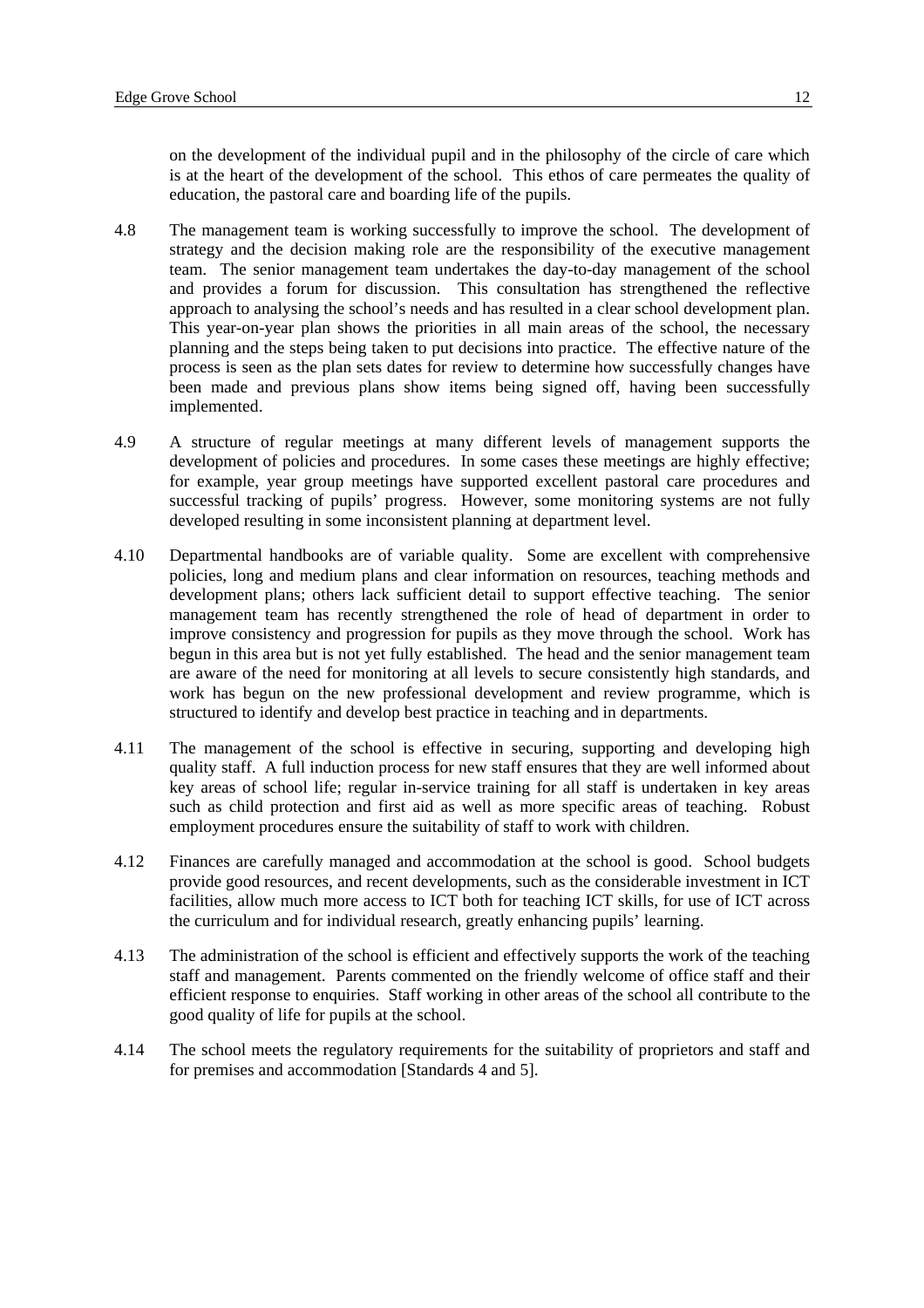# <span id="page-15-0"></span>**5. CONCLUSIONS AND NEXT STEPS**

#### **Overall Conclusions**

- 5.1 The school meets its newly-redefined aims. It provides a broad educational experience for all its pupils, preparing them for a successful, happy and healthy future. Pupils' learning is good overall, and outstanding in a significant proportion of lessons when pupils' are challenged to think for themselves and to work independently. The spiritual development of the pupils is outstanding; pupils express a strong moral sense and they are happy members of the school community, willing to take responsibility. Pupils show an awareness and respect for different cultural backgrounds and work together as a harmonious multi-cultural society. Teaching is good with a significant proportion judged to be outstanding. It successfully fulfils the aim of the school to inculcate a love of learning. The quality of pastoral care, support and guidance throughout the school is also outstanding. All staff provide excellent support and guidance for pupils. Procedures for safeguarding pupils' welfare, health and safety are well-established. The school has developed very strong links with parents and links with the community are good. The quality of the boarding experience, which supports pupils' education and development, is good. Governance of the school is good and the committee structure provides outstanding support to the management of the school. The leadership of the school has formulated a clear, child-centred vision for the school and the management team are working successfully to realise this vision. They are aware of areas which require further development in order for consistently high standards to be achieved. These include further work with teachers on differentiated tasks to ensure that all pupils are working to fulfil their potential and to improve standards of planning to ensure clear progression for pupils as they move through the school.
- 5.2 Since the last inspection, the school has improved in a number of important areas. The facilities for both the teaching of ICT and its use across the curriculum have been greatly improved. Pupils of all ages now have strong ICT skills, which represents an important improvement since the last inspection. The use of assessment has improved significantly; assessment now supports careful tracking of progress and information is available for teachers to use in their planning. The school has been working successfully to improve communication with parents and parents appreciate the recent initiatives introduced.
- 5.3 The school meets all the regulatory requirements.

## **Next Steps**

- 5.4 To further improve the quality of education the school should take the following steps.
	- 1. Continue to strengthen the roles of senior managers to ensure rigorous monitoring of teaching in order to identify and share best practice, including the use of differentiated tasks, so that pupils' achievement is raised still further.
	- 2. Develop the newly strengthened role of heads of department in order to bring procedures and practices in all departments to the standard of the best to:
		- raise the quality of long and medium term planning; and
		- ensure continuity and progression as pupils move through the school.
- 5.5 No action is required in respect of regulatory requirements.
- 5.6 Any failures to meet EYFS requirements are detailed in Section 7.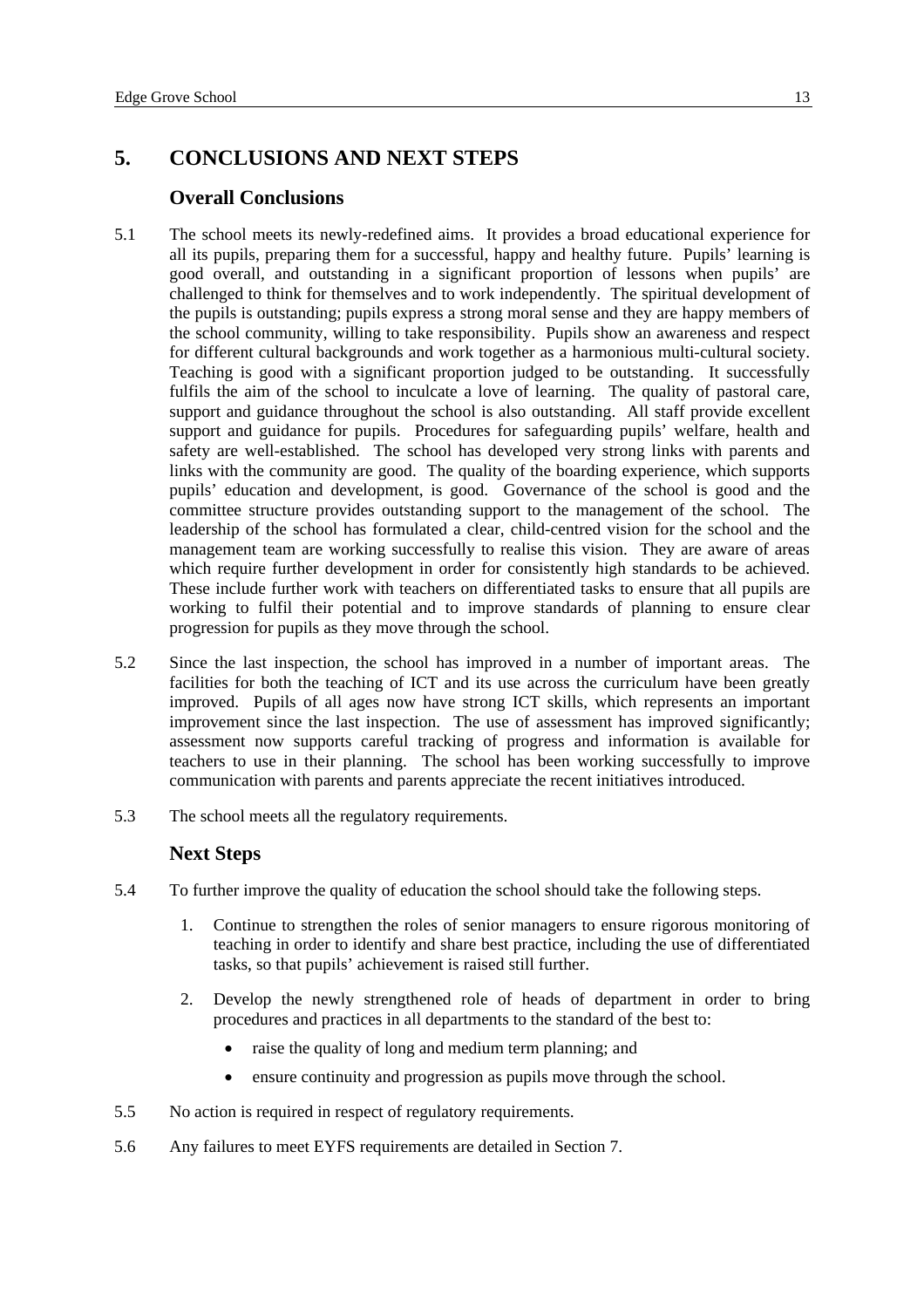# <span id="page-16-0"></span>**6. SUMMARY OF INSPECTION EVIDENCE**

- 6.1 The inspection was carried out from  $23<sup>rd</sup>$  to  $26<sup>th</sup>$  November 2009. The inspectors examined samples of pupils' work, observed lessons and conducted formal interviews with pupils. They held discussions with teaching and non-teaching staff and with governors, observed a sample of the extra-curricular activities that occurred during the inspection period, and attended registration sessions and assemblies. Inspectors visited boarding accommodation and the medical room. The responses of parents and pupils to pre-inspection questionnaires were analysed, and the inspectors examined a range of documentation made available by the school.
- 6.2 The Early Years Foundation Stage was inspected on  $16<sup>th</sup>$  and  $17<sup>th</sup>$  November 2009 by one inspector. The inspector observed sessions, talked to the pupils, examined samples of work, and held discussions with staff and governors. Comments from parents and carers were considered, and the inspector examined a range of documentation made available by the school.
- 6.3 National Minimum Boarding Standards were inspected by a team of one Ofsted inspector over four days.

## **List of Inspectors**

| Mrs Gwen Caddock     | Reporting Inspector                     |
|----------------------|-----------------------------------------|
| Mrs Daphne Cawthorne | Head, IAPS school                       |
| Mrs Tracy Handford   | Director of Studies, IAPS school        |
| Mr Alex Osiatynski   | Head of department, HMC/GSA/IAPS school |
| Mrs Susan Walker     | Head, GSA school                        |
| Mr Peter Willerton   | Houseparent, IAPS school                |
| Ms Jo Blank          | Early Years Lead Inspector              |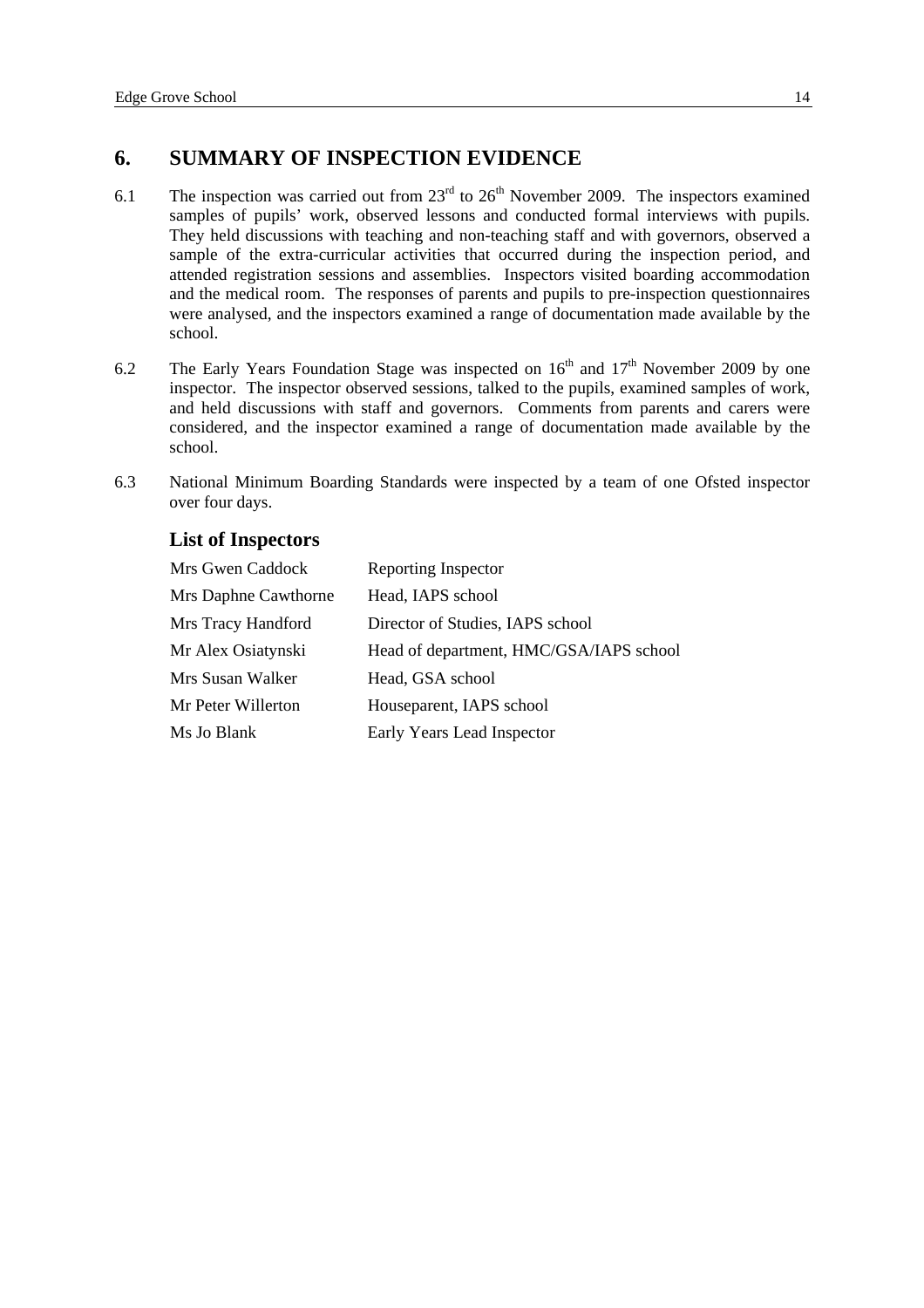# <span id="page-17-0"></span>**7. THE EFFECTIVENESS OF THE EARLY YEARS FOUNDATION STAGE (EYFS)**

- 7.1 The Early years Foundation Stage (EYFS) provision is located in Hart House, a purpose built unit for the Pre-Prep. Children use the extensive school grounds, the sports hall, ICT suite, and the dining room. There are 51 children, 18 of whom are in the Nursery and attend parttime. Two children speak different languages at home and the school supports children with additional needs. There is a broad-based selection process to ensure a gender and cultural balance, and that parents support the school's ethos, which is to provide 'child-centred excellence' through inclusive practice and the building of strong relationships.
- 7.2 The provision for children in the EYFS is good with outstanding features. Staff create a stimulating, warm and welcoming learning environment where children feel safe and valued. Children achieve highly in all areas of development, largely due to staff capturing their imagination and enthusiasm for learning. Staff foster excellent links with parents to ensure children's needs are met. Children's welfare is promoted very well, with a significant emphasis on safety. The role of key person is being developed to strengthen the knowledge of and support for, each child. A key strength of the provision is the way staff reflect on practice and are totally committed to ensuring that EYFS principles are central to everything they do. Since the last inspection, staff have developed safeguarding procedures, children's safety awareness, healthy eating, the transition to Year 1, planning, observation and assessment, phonics teaching and self evaluation.
- 7.3 Leadership and management are outstanding. Comprehensive, detailed school policies reflect the high priority given to children's welfare and safety. Safeguarding procedures are well established and receive constant review. Children's well-being is integral to everyday practice and the key person system is currently under discussion. EYFS managers share an excellent vision of high quality practice and strive to achieve excellence. Their extremely effective evaluation process is being further developed by the new school peer review system. Resources are well-organised and there are plans to improve the outdoor learning environment. There is a strong emphasis on inclusion, which is underpinned by the excellent system for following children's interests and recording their individual 'learning journeys'. Children's home cultures are celebrated and circle time is used well to promote positive attitudes to differences. Links with parents are a key strength; they can speak with staff on a daily basis and contribute regularly to their child's learning.
- 7.4 The quality of the provision is good with outstanding features. Adults support children's learning very well. Staff challenge children's thinking, show a genuine interest in their ideas, and value and celebrate their achievements. Staff have a fun and active approach to teaching, which engenders an enthusiasm for learning. The best adult-led sessions inspire children's imagination and sustain their attention. For example, a teacher sometimes becomes a special character for a session, like 'Miss Fit from Lazytown' for a PE session. Staff constantly enrich children's understanding of the world through fascinating explanations. However, these are not always supported by meaningful practical experiences to help children explore ideas in more depth. There is a consistent and effective approach to planning, observation and assessment, which is the cornerstone of practice in the Nursery and is gradually becoming an integral part of practice in Reception. The indoor learning environments are stimulating. Outdoor areas are used well for adult-guided activities, but less well for fostering children's independent ideas, exploration and imagination. Relationships are excellent and staff manage children's behaviour skillfully, through innovative teaching, good organisation and clear boundaries.